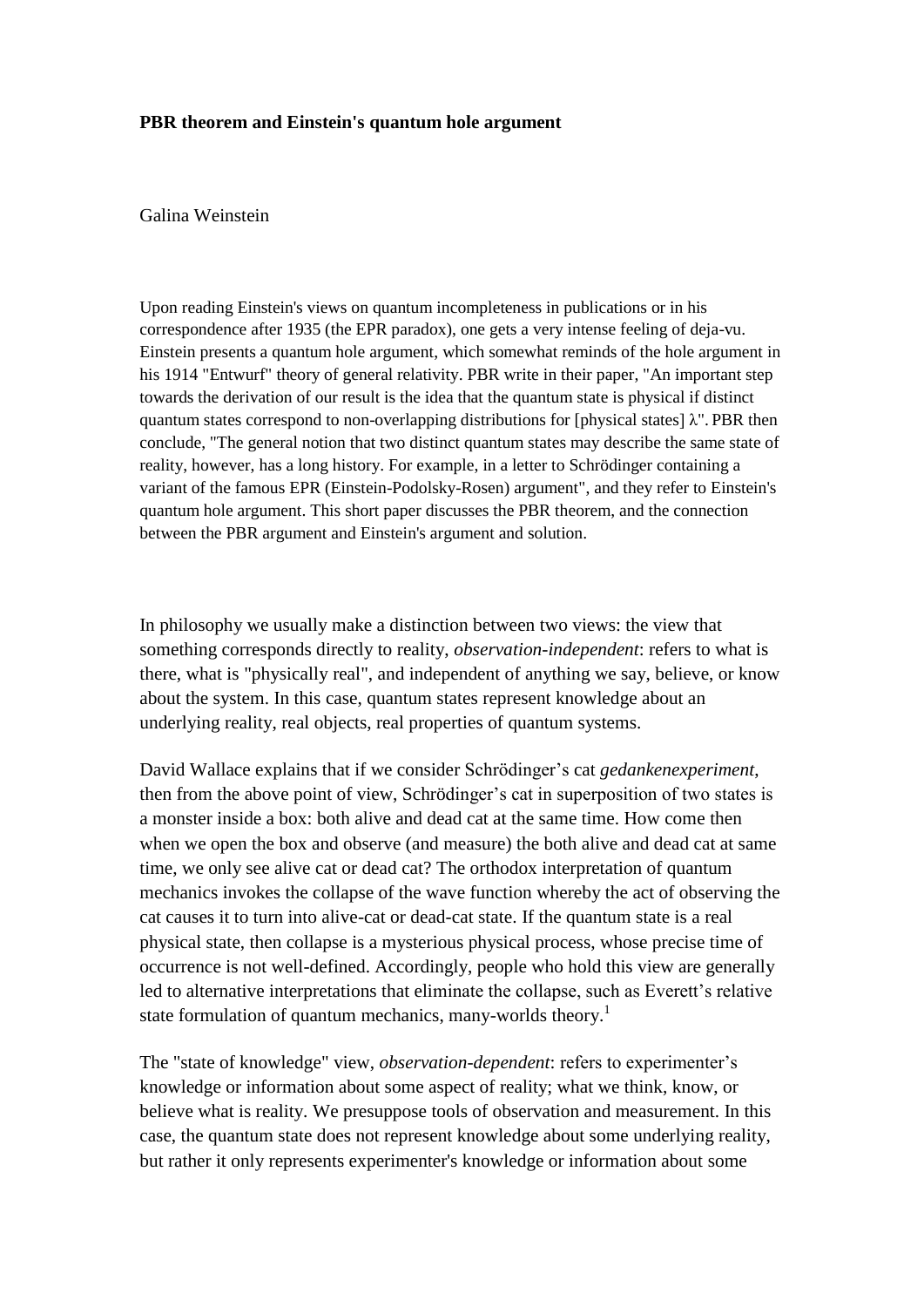aspect of reality; his knowledge about the consequences of measurements that we might make on the system; it does not imply the existence of any real physical process.

From this anti-realist point of view, collapse of the wavefunction need be no more mysterious than just the instantaneous *Bayesian updating* of a probability distribution upon obtaining new information: Hence Schrödinger's cat is also not at all mysterious. When we consider superposition of states, both alive and dead cat at the same time, we mean that it has a fifty percent probability of being alive and a fifty percent probability of being dead (what is the likelihood of the cat being dead or alive). The process depends for its action on observations, measurements, and the knowledge of the observer. The collapse of the wave function corresponds to us observing and finding out whether the cat is dead or alive.<sup>2</sup>

Erhard Scheibe introduced the notions of *epistemic* and *ontic* states of a system. The *Ontic state* of the system is the system just the way it is, it is *empirically inaccessible*. It refers to individual systems without any respect to their observation or measurement. On the other hand, the *epistemic state* of the system *depends on observation and measurement*; it refers to the knowledge that can be obtained about an ontic state. 3

As commonly understood, Bohr was advocating epistemic physics while Einstein was considering ontic physics. And indeed Jaynes wrote that the two physicists were not discussing the same physics: "needless to say, we consider all of Einstein's reasoning and conclusions correct on his level; but on the other hand we think that Bohr was equally correct on his level, in saying that the act of measurement might perturb the system being measured, placing a limitation on the information we can acquire and therefore on the predictions we are able to make. There is nothing that one could object to in this conjecture, although the burden of proof is on the person who makes it". Hence, the famous Bohr-Einstein debate was never actually resolved in favor of Bohr – although common thinking even among physicists and philosophers of science is that it was  $4$ 

Anton Zeilinger polled 33 participants of a conference on the foundations of quantum mechanics on their interpretations of quantum physics, and he found that philosophers of science indeed favored "Bohr". Zeilinger asked the participants: "Do you believe that physical objects have their properties well defined prior to and independent of measurement?" As to Einstein's view of quantum mechanics, he asked: "Is it correct?" No one thought it was. "Is it wrong?" 64% thought so. "Will it ultimately turn out to be correct?" 6% thought it would. Zeilinger's conclusion was: "In wording our question, we deliberately did not specify what exactly we took Einstein's view of quantum mechanics to be. It is well known, in fact, that Einstein held a variety of views over his lifetime. The overarching themes we were after, and the themes most people, we believe, would associate with Einstein – are a subtle flavor of realism, as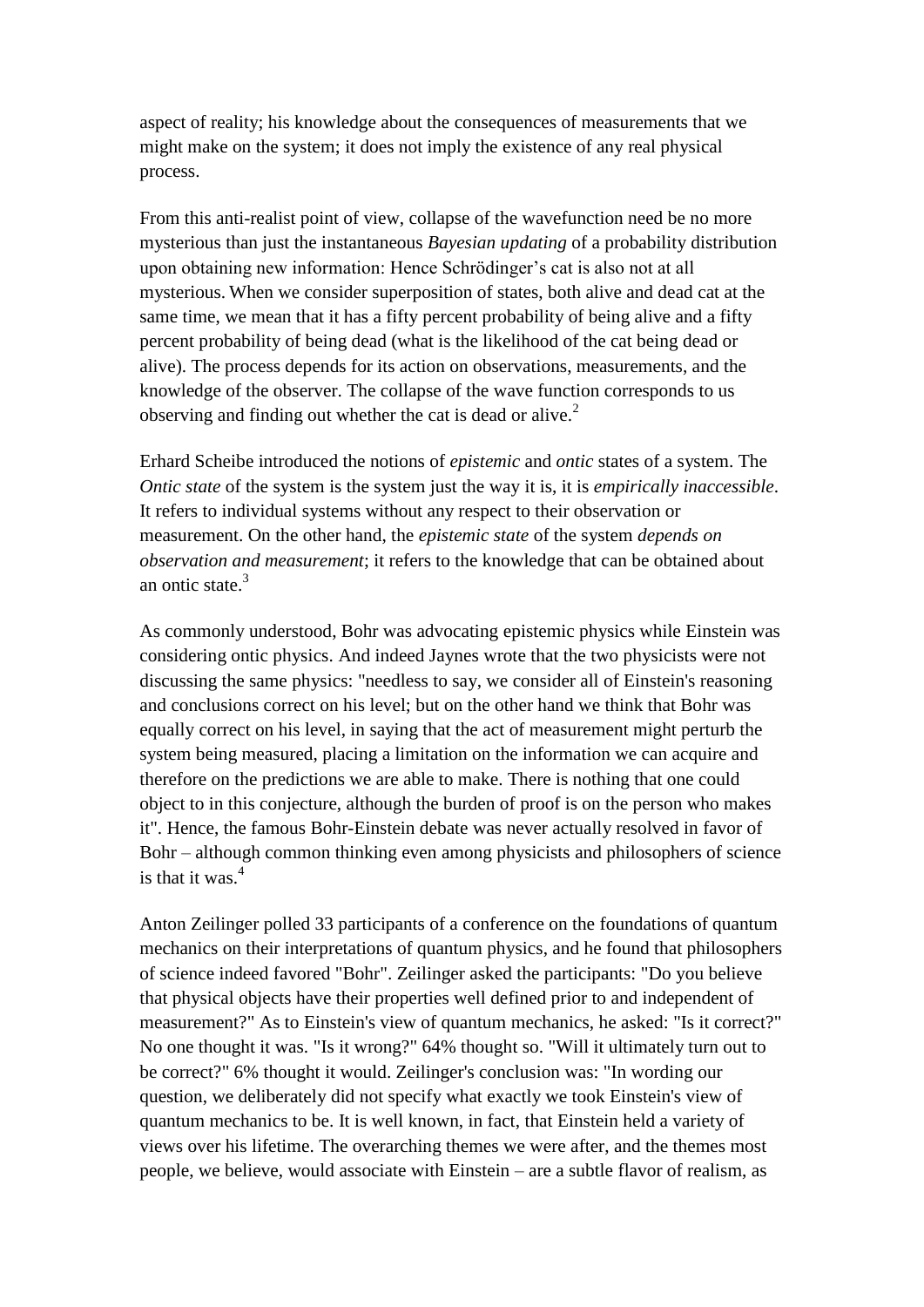well as the possibility of a deeper description of nature beneath quantum mechanics. Interestingly, none of the respondents brought himself to declaring Einstein's view as correct, although two people suggested that Einstein would ultimately be vindicated. One respondent sounded a conciliatory note. 'Einstein's view is wrong. But he still thought more clearly than anyone else in his time. There is still much to learn from him' " $5$ 

Zeilinger asked: "Bohr's view of quantum mechanics: Is it correct?" 21% thought it was correct. Zeilinger concluded: "Just as with the previous question about Einstein's view of quantum mechanics, we did not elaborate on the specifics of what we meant by 'Bohr's view.' Bohr, of course, has become associated with a variety of positions, and it is likely that in responding to the question, each participant had a slightly different set of ideas and slogans in mind." (Bohr's interpretations are different from what we call the Copenhagen interpretation).<sup>6</sup>

The million-dollar question is: What does a quantum state represent? What is the quantum state? Is the quantum wavefunction an ontic state or an epistemic state? Using the terminology of Harrigan and Spekkens, let us ask: is it possible to construct a *ψ-ontic* model? A *ψ-ontic hidden variable model* is a quantum state which is *ontic*, but we construct some underlying *ontic* hidden variable states theory. Hidden variable theories are always ontic states theories.

Or else, is it possible to construct a *ψ-epistemic* model? A *ψ-epistemic hidden variable model* is a quantum state which is *epistemic*, but there is some underlying *ontic* hidden state, so that quantum mechanics is the statistical theory of this ontic state<sup>7</sup>

In a paper entitled, "On the Reality of the Quantum State" by Matt Pusey, Jon Barrett and Terry Rudolph (henceforth known as PBR), PBR answer the above question in the negative, ruling out ψ-epistemic theories, and attempting to provide a ψ-ontic view of the quantum state. $8<sup>8</sup>$ 

PBR present a *no-go theorem* which is formulated for an *ontic* hidden variable theory: any model in which a quantum state represents mere information about an underlying physical state of the system must make predictions which contradict those of quantum theory. In the terminology of Harrigan and Spekkens, the PBR theorem says that *ψepistemic models cannot reproduce the predictions of quantum theory*. 9

The PBR theorem holds only for systems that are prepared independently, have independent physical states (*independent preparations*). A system has an ontic hidden state  $\lambda$ . A quantum state  $\psi$  describes an experimenter's information which corresponds to a distribution of ontic hidden states λ. PBR show that when distinct quantum states ψ correspond to disjoint probability distributions of ontic hidden variables (i.e., what PBR call independent preparations, they do not have values of ontic hidden variables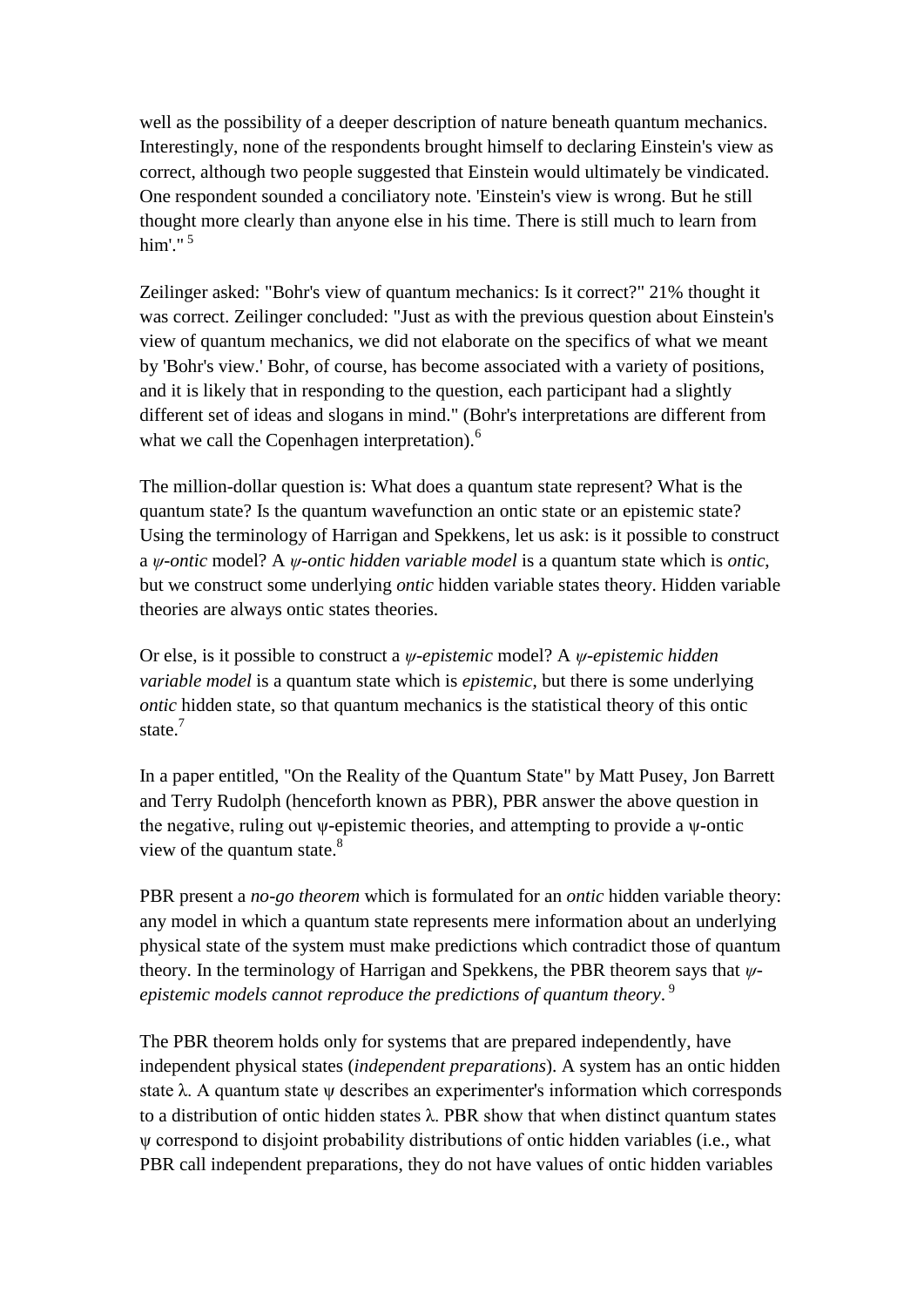in common), these quantum states ψ are ontic and they are not mere information. PBR write that in this case the quantum state  $\psi$  can be inferred uniquely from the physical state of the system and hence satisfies the definition of a physical property. "Informally, every detail of the quantum state is 'written into' the real physical state of affairs". And if the states of a quantum system do not correspond to ontic disjoint probability distributions (the distributions of the values of ontic hidden values overlap), the quantum wavefunctions are said to be epistemic. "Our main result is" that for distinct quantum states  $\psi$ , if the distributions overlap, "then there is a contradiction with the predictions of quantum theory".<sup>10</sup>

The PBR theorem is in the same spirit as *Bell's no-go theorem*, which states that *no local* theory can reproduce the predictions of quantum theory. Bell's theorem was formulated for *ontic* hidden variable theory as well. Bell's theorem shows that a *ψepistemic* hidden variable theory which is *local* is forbidden in quantum mechanics, i.e, any ψ-epistemic hidden variable theory must be non-local in order to reproduce the quantum statistics of entanglement (EPR).

According to the EPR 1935 paper, it seems that Einstein favored a  $\psi$ -epistemic local interpretation. However, Einstein's correspondence after 1935 on EPR, or in his publications on EPR such as a 1936 paper "Physics and Reality", reveal that Einstein ruled out locality for *ψ-ontic* hidden variable theories. Indeed the only realistic interpretation of quantum states that could possibly be local is ψ-epistemic, but the ψontic model must be non-local.<sup>11</sup>

The EPR paper was not written by Einstein. In a 1935 letter to Schrödinger Einstein wrote, "For reasons of language this [paper] was written by Podolsky after many discussions. But still it has not come out as well as I really wanted; on the contrary, the main point was, so to speak, buried by the erudition".<sup>12</sup>

Einstein wrote in "Physics and Reality": $13$  Consider a mechanical system consisting of two partial systems A and B which interact with each other only during a limited time. ψ is the wavefunction before their interaction. One performs measurements on A and determines A's state. Then B's ψ function of the partial system B is determined from the measurement made, and from the ψ function of the total system. This determination gives a result which depends upon which of the observables of A have been measured (coordinates or momenta). That is, depending upon the choice of observables of A to be measured, according to quantum mechanics we have to assign different quantum states  $\psi_B$  and  $\psi_B$ ' to B. These quantum states are different from one another.

In the above letter to Schrödinger Einstein explains, $14$ 

"After the collision, the real state of (AB) consists precisely of the real state A and the real state of B, which two states have nothing to do with one another. *The real state of B thus cannot depend upon the kind of measurement I carry out on A.* But then for the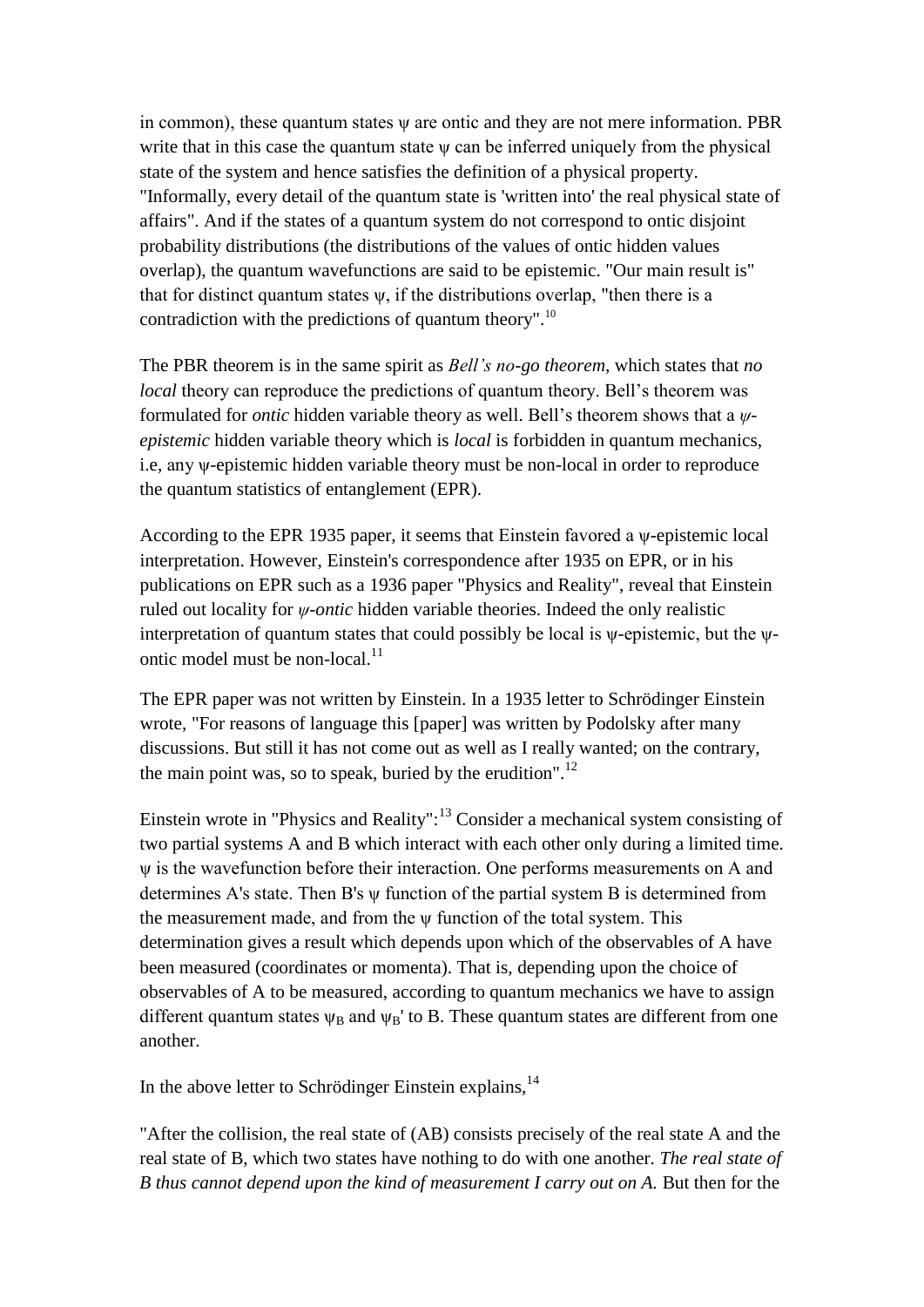same state of B there are two (in general arbitrarily many) equally justified  $\psi_B$ , which contradicts the hypothesis of a one-to-one or complete description of the real state".

And he ends his 1936 paper by saying:<sup>15</sup> "Since there can be only one physical state of B after the interaction which cannot reasonably be considered to depend on the particular measurement we perform on the system A separated from B it may be concluded that the ψ function is *not* unambiguously coordinated to the physical state. This coordination of several ψ functions to the same physical state of system B shows again that the ψ function cannot be interpreted as a (complete) description of a physical state of a single system. Here also the coordination of the ψ function to an ensemble of systems eliminates every difficulty".

There is a resemblance between Einstein's Hole argument from the 1914 "Entwurf" theory of general relativity and Einstein's above views on incompleteness. In 1914 Einstein wrote:  $16$  "With respect to K there then existed different solutions  $G(x)$  and  $G'(x)$ , which are different from one another, nevertheless at the boundary of the region both solutions coincide, *i.e., what is happening cannot be determined uniquely by generally-covariant differential equations for the gravitational field*." The correction should be that the reference system has no meaning and that the realization of two gravitational fields in the same region of the continuum is impossible.

Hence, we can call Einstein's above views on incompleteness by the name: *a quantum hole argument*; then according to Einstein, quantum physics is not ontic complete because for the same state of B there are two equally justified  $\psi_B$ .

In his *Autobiographical Notes* Einstein writes:<sup>17</sup> "If now the physicists A and B accept this reasoning as valid, then B will have to give up his position that the ψ-function constitutes a complete description of a real state. For in this case it would be impossible that two different types of ψ-functions could be assigned to the identical state of  $S_2$ ".

## PBR then suggest, <sup>18</sup>

"An important step towards the derivation of our result is the idea that the quantum state is physical if distinct quantum states correspond to non-overlapping distributions for  $\lambda$  [the set of possible physical states that a system can be in...]".

Indeed the PBR argument:  $19$  "depends on few assumptions. One is that a system has a 'real physical state' – not necessarily completely described by quantum theory, but objective and independent of the observer. This assumption only needs to hold for systems that are isolated, and not entangled with other systems". It seems that the 1936 Einstein agrees with PBR.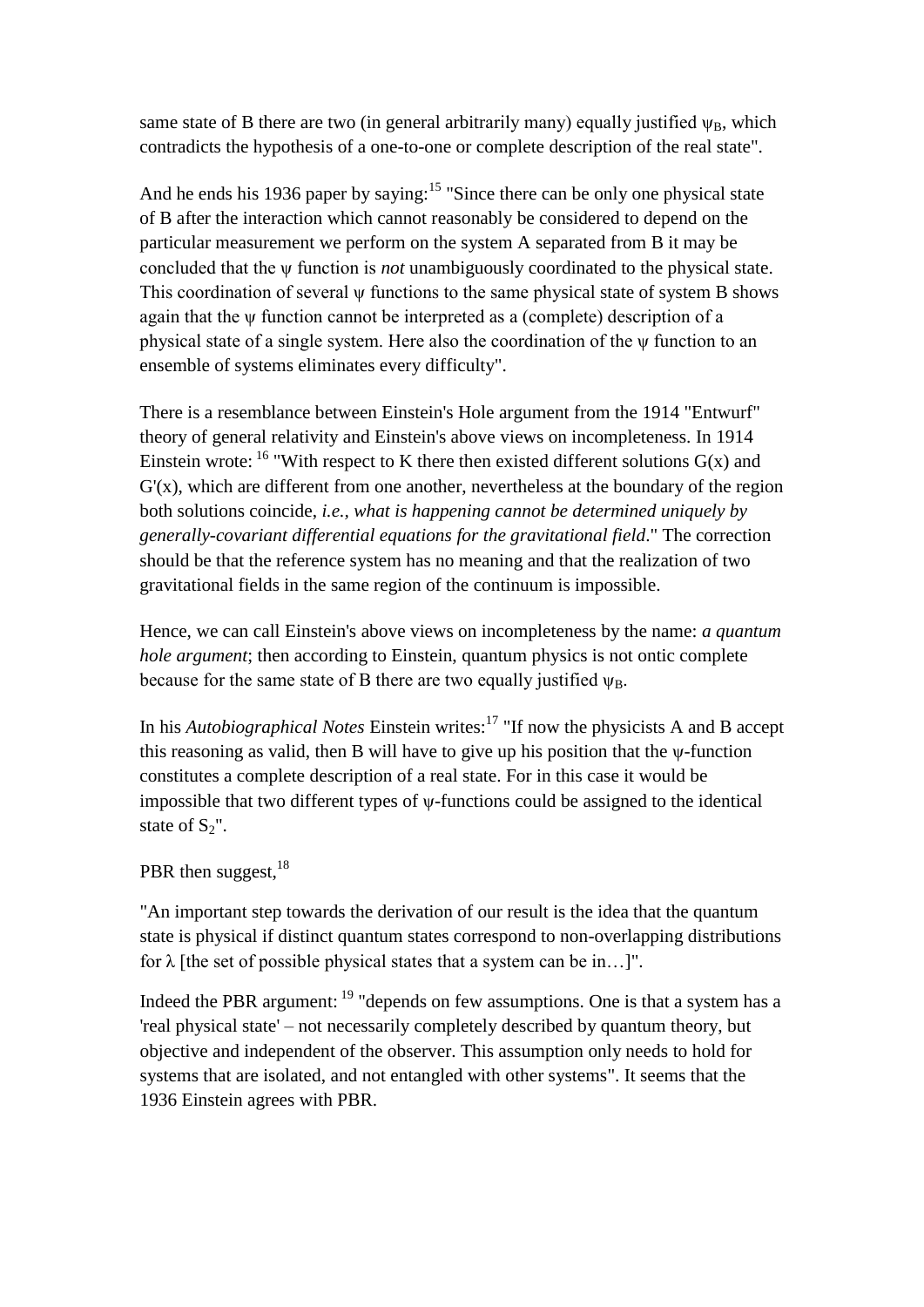Hence, "if the quantum state is a physical property of the system and apparatus, it is hard to avoid the conclusion that each macroscopically different component has a direct counterpart in reality".<sup>20</sup>

And PBR now present Einstein's quantum hole argument: <sup>21</sup>

"The general notion that two distinct quantum states may describe the same state of reality, however, has a long history. For example, in a letter to Schrödinger containing a variant of the famous EPR (Einstein-Podolsky-Rosen) argument, Einstein argues from locality to the conclusion that […]", and PBR cite the above paragraph from Einstein's 1935 letter to Schrödinger saying that for the same state of B there are two equally justified  $\Psi_B$ ".

## They then further explain: $^{22}$

"In this version of the argument, Einstein really is concerned with the possibility that there are two distinct quantum states for the same reality. He is not concluding that there are two different states of reality corresponding to the same quantum state (which would be the more commonly understood notion of incompleteness associated with Einstein)".

In a previous version of their ArXiv paper PBR speak more clearly:  $^{23}$ 

As far as we are aware, the precise formalisation of our question first appeared in Harrigan and Spekkens, where it is attributed to Hardy. But note that the general idea that two distinct quantum states may describe the same state of reality has a long history going back to Einstein. For example, in a letter to Schrödinger containing a variant of the famous EPR (Einstein-Podolsky-Rosen) argument, Einstein argues from locality to the conclusion that [… quoting Einstein's argument]. In this version of the argument, Einstein really is concerned with the idea that there are two distinct quantum states for the same reality, and not with the idea that there are two different states of reality corresponding to the same quantum state (the more commonly understood notion of incompleteness)".

However, the PBR theorem does not rule "Bohr" who believes in quantum physics that is *epistemic* complete (Wavefunctions are epistemic, but there is no underlying ontic hidden variable states theory<sup>24</sup>). Indeed PBR are aware of this possibility: "The PBR theorem only holds for systems that have 'real physical state' – not necessarily completely described by quantum theory, but objective and independent of the observer. This assumption only needs to hold for systems that are isolated, and not entangled with other systems. Nonetheless, this assumption, or some part of it, would be denied by instrumentalist approaches to quantum theory, wherein the quantum state is merely a calculational tool for making predictions concerning macroscopic measurement outcomes".<sup>25</sup>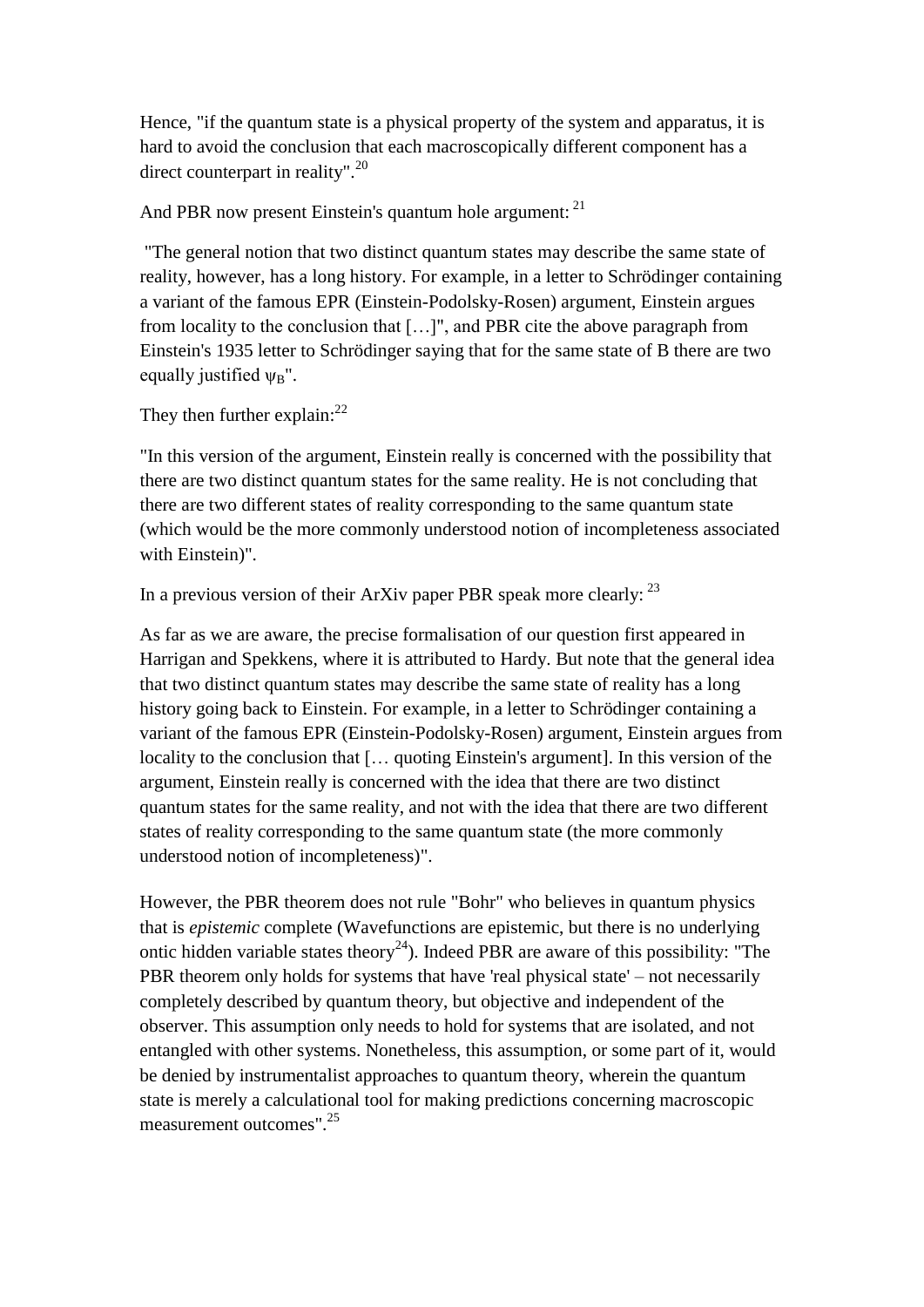It seems that the PBR theorem does not end the century-old debate about the ontology of quantum states. It does not prove, with mathematical certitude, that the ontic interpretation is right and the epistemic one is wrong.

<sup>1</sup> Wallace, David, "Why the quantum state isn't (straightforwardly) probabilistic**",** *Discover*, November 18, 2011.

1

<sup>2</sup> Wallace, 2011.

3 Scheibe, E., *The Logical Analysis of Quantum Mechanics*. Pergamon Press, Oxford 1973; Atmanspacher, Harald and Primas, Hans "Epistemic and Ontic Quantum Realities", in *Foundations of Probability and Physics*, ed. by A. Khrennikov, American Institute of Physics 2005, pp. 49–61. Originally published in *Time, Quantum and Information*, edited by Lutz Castell and Otfried Ischebeck, Springer, Berlin, 2003, pp. 301–321.

4 Jaynes, E.T, "Clearing up mysteries", in the Proceedings Volume: *Maximum entropy and Bayesian methods*. J. Skilling (ed.), Kluwer Academic Publ. Dordrecht, Holland, 1989, pp 1-27; Wolf, Alan, Fred, **"**Is the quantum wave function real?", 2012.

<sup>5</sup> Schlosshauer, Maximilian, Koer, Johannes, and Zeilinger, Anton ,"A Snapshot of Foundational Attitudes Toward Quantum Mechanics", *ArXiv*, 6, Jan, 2013, pp. 1-17.

6 Schlosshauer Koer and Zeilinger 2013.

<sup>7</sup> Harrigan, Nicholas and Spekkens, W. Robert, "Einstein, incompleteness, and the epistemic view of quantum states", *Foundations of Physics* 40, 2010, pp 125-157.

8 Pusey, M. S., Barrett, J. and Rudolph, T., "On the reality of the quantum state", *Nature Physics* 8, 2012**,** pp. 475-478; *ArXiv*, Nov, 18, 2012**.**

<sup>9</sup> Pusey, Barrett, and Rudolph, 2012; Harrigan, and Spekkens, 2010.

<sup>10</sup> Pusey, M. S., Barrett, J. and Rudolph, T., "On the reality of the quantum state", *Nature Physics* 8, 2012**,** pp. 475-478; *ArXiv*, Nov, 18, 2012**.**

 $11$  Harrigan, and Spekkens, 2010.

 $12$  Einstein to Schrödinger, 19 June 1935, cited in Howard, Don, "Einstein on locality and separability". *Studies in History and Philosophy of Science* 16, 1985, pp. 171–201.

<sup>13</sup> Einstein, Albert, "Physics and Reality", *The Journal of the Franklin Institute* 221, March 1936; Einstein, Albert, *Ideas and Opinions*, 1954, New Jersey: Crown publishers, pp. 290-323; p. 317.

<sup>14</sup> Einstein to Schrödinger, 19 June 1935 in Howard, 1985.

<sup>15</sup>Einstein, 1936, in 1954, p. 317.

<sup>16</sup> Einstein, Albert, "Die formale Grundlage der allgemeinen Relativitätstheorie", *Königlich Preuβische Akademie der Wissenschaften* (Berlin). *Sitzungsberichte*, 1914, pp. 1030-1085, p. 1067.